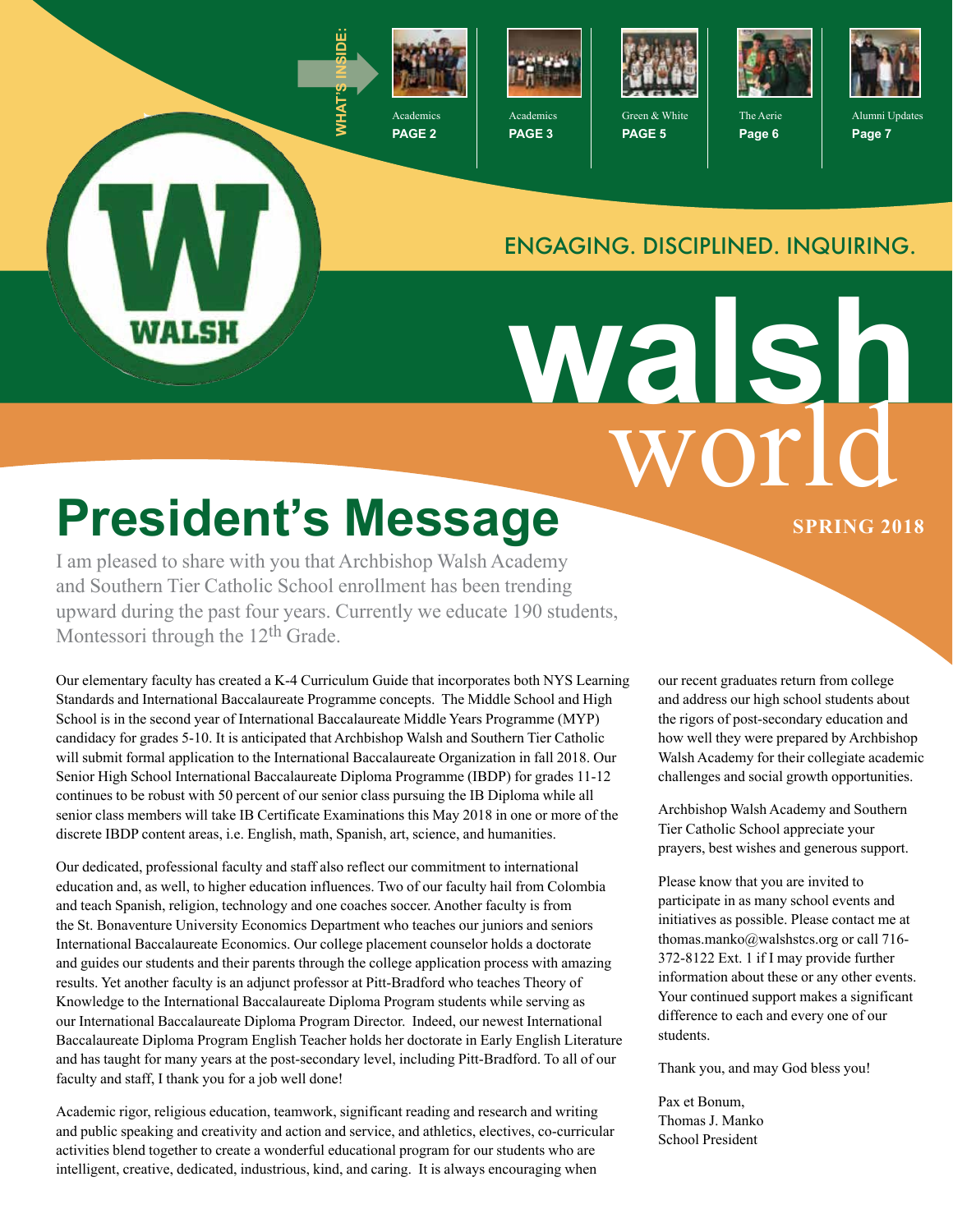#### **MathCounts**

On Saturday, Feb. 10, four Southern Tier Catholic School middle school students—Catherine Przybyla, Lilli Khettry, Maria Rickert, and Rose Scordo—attended the MATHCOUNTS Chapter Competition for the Chautauqua/ Cattaraugus chapter at St. Bonaventure University. Three of our students scored in the top 10 of the competition. Catherine Przybyla placed in 8th place, Lilli Khettry placed in 8th place, and Maria Rickert placed in 9th place, with the team narrowly losing to Allegany-Limestone School. With their second-place finish at the Chapter Competition, the team qualified for the New York State Competition at Rensselaer Polytechnic Institute in Troy, NY, on March 17, and will likely be one of the youngest teams in attendance.



Catherine Przybyla, Lilli Khettry, Rose Scordo,<br>*Maria Ricker & Mr. Justin Barlehen Elizabethtown College* **CLASS Class of 2018!** *Maria Ricker & Mr. Justin Barleben.*

#### **Class Of 2018 College Acceptances**



*Class of 2018, Senior Retreat at Mt. Irenaeus*

This year's Senior Class, Walsh '18, reports excellent postsecondary education admissions. It is to the credit of our students, their parents, our faculty and staff, and Dr. Leslie Watson that we report the following college acceptances to date:

Allegheny College Baldwin-Wallace College Canisius College Chatham University The College of Wooster Elizabethtown College

Hartwick College Ithaca College Jamestown Community College Keuka College Lake Erie College of Osteopathic Medicine Mercyhurst College Mt. Holyoke College Nazareth College Niagara University Oberlin College Rochester Institute of Technology St. Bonaventure University SUNY at Binghamton

SUNY College at Oswego SUNY College of Technology at Alfred SUNY at Fredonia SUNY at Geneseo University of Rochester Villa Maria College

We would also like to announce that the students have thus far been offered a combined total of \$1,899,940.00 in grants and scholarships. Congratulations to the Archbishop Walsh Academy

#### **From The Spiritual Director:**

#### By Mary Lou Plesac

October 24, 2017, saw the passing of a Franciscan friar beloved and respected by students of Archbishop Walsh. Remembered by students as a fine educator and an uncompromising, decent human being, Fr. Roderic Petrie, OFM, taught Spanish at Walsh for eight years in the 1960s and also served as vice principal. Originally from Sherrill, N.Y., Fr. Roderic was ordained a priest in 1959 in Washington, D.C. His extensive educational resume includes a bachelor's degree in



Spanish from SUNY Albany, a master's degree in Spanish from Western Reserve University, and a master's in education from St. Bonaventure University. He also studied Spanish as a Fulbright Scholar in Colombia.

As vice principal at Walsh, Fr. Roderic was the Prefect of Discipline, maintaining high standards. As a Spanish teacher, he had high expectations and pushed his students to succeed, speaking only in Spanish to his level 4 students. Carol (Mongillo '68) Anderson, an accomplished Spanish teacher herself, considered him very influential in her preparation. She says, "He wouldn't allow us to give up. He never took no for an answer, and introduced me to college level readings."

Following a career in education, Fr. Roderic continued a life in service to the sick, homeless, and poor and served in spiritual ministry, giving retreats across the United States. He died at the age of 88. Thank you to the Class of 1967 for making memorial donations in his honor.

Fr. Roderic will be remembered, along with members of the Archbishop Walsh class of 1968 who have passed away, at a Mass in Walsh's chapel for the class of '68 who celebrate their 50<sup>th</sup> class reunion. The Mass will be held prior to the all-class reunion at Archbishop Walsh on August 4, 2018.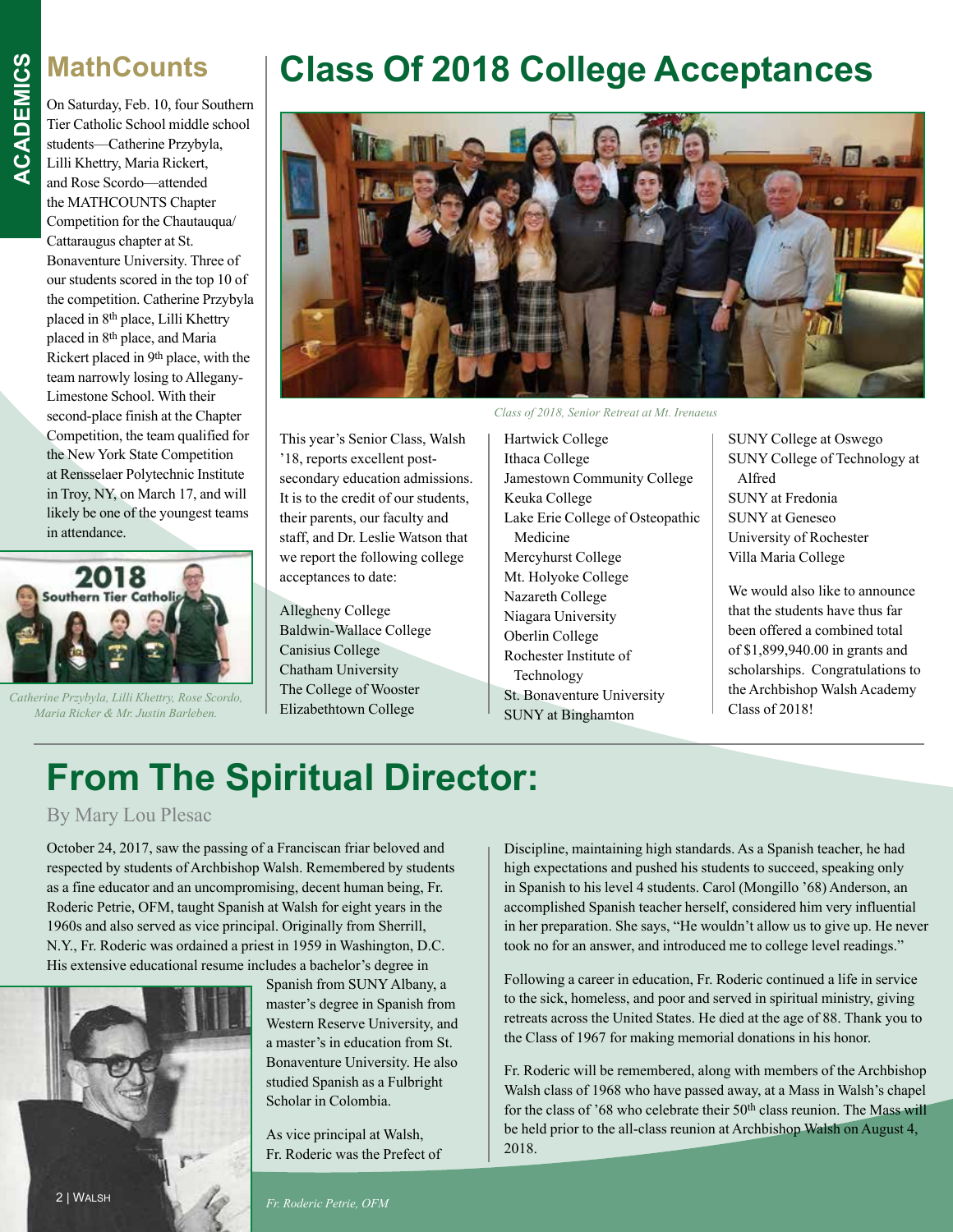#### **STCS/Walsh 2018 Science Fair**



*Back Row: Mr. Justin Shumaker, Lena Smith, Kara Valandra, Catherine Przybyla, Noella Policastro, Keely Policastro, Ms. Alyce Comes and Mrs. Lois Housler. Front Row: Jon Przybyla, Lilli Khettry, Maria Rickert and Rose Scordo.*

Southern Tier Catholic School and Archbishop Walsh Academy hosted their annual science fair February 8, 2018, in the school gymnasium, as all fifth through twelfth grade students showed off the projects they had worked on at both home and school since December. The projects, which had to include a research question, hypothesis, and conclusion, tackled everything from creating hydroponic systems and soaps to analyzing the male and female brains and how obesity affects children with sickle cell disease.

This year the judges were: Aben Ramadhan, Dr. Pamela Salzmann, Ali Phillips, Elise Griffiths, Samantha Sessamen, Tressa Jordon, Adam Houser, and Marty Meddock.

The winners in the Middle School Engineering Division:

- 1<sup>st Place</sup> Rose Scordo, 7<sup>th</sup> grade
- 2nd Place Keely Policastro, 8th grade
- 3<sup>rd</sup> Place Maria Rickert, 7<sup>th</sup> grade
- 4th Place Noella Policastro, 8th grade

The winners in the Middle School Science Division:

- 1st Place Catherine Przybyla 8th grade
- 2nd Place Lilli Khettry 6th grade
- 3<sup>rd</sup> Place Kara Valandra 7<sup>th</sup> grade
- 4th Place Lena Smith 7th grade
- 5th Place Jon Przybyla 6th grade

The winners in the High School Engineering Division:

- 1st Place Teddan Shaw 9th grade
- 2<sup>nd</sup> Place Jess Olson 11<sup>th</sup> grade
- 3rd Place Joseph Ditz 11th grade

The winners in the High School Science Division:

- 1<sup>st</sup> Place Samara Lindberg 12<sup>th</sup> grade
- 2nd Place Tioga Simpson 12th grade
- 3rd Place Aliyah Tejera 12th grade
- 4th Place Genevieve Smith 9th grade
- 5th Place Sophia Garvin 12th grade

Thank you to Mrs. Lois Housler, middle and high school science teacher for organizing the event as well as helping the students create amazing projects.



*Mr. Justin Barleben, Sophia Garvin, Genevieve Smith, Aliyah Tejera, Tioga Simpson, Samara Lindberg, Joseph Ditz, Jess Olson, Teddan Shaw and Mrs. Lois Housler.*

# **Walsh Awarded IB Educator Grants**

The National Society of High School Scholars (NSHSS) has awarded three International Baccalaureate (IB) educator grants to teachers at Archbishop Walsh Academy. The funds, totaling \$1,500, will provide additional resources to IB educators seeking to deepen and enrich curriculum content and increase student engagement. NSHSS awarded twenty grants to high school educators nationwide.

Recipients of the grants include Lois Housler, IB Biology teacher; Justin Barleben, IB Physics teacher; and Danielle Michel, Theory of Knowledge teacher and IB Diploma Programme coordinator.

"This grant funding will go a long way to provide our students with meaningful learning experiences outside the classroom," Michel said. "Archbishop Walsh Academy is grateful for the funding and the opportunities it will provide."

Each of the teachers intends to use the majority of the funding to subsidize field trips that engage students in practical work.

"While students do need to be able to follow directions and replicate procedures in the IB classroom, they must also be provided with the opportunities for genuine, organic inquiry," Barleben said.

The International Baccalaureate Diploma Programme was created in 1968 by teachers at the International School of Geneva, with assistance from several other international schools. The high school curriculum offers a balanced education designed to facilitate geographic and cultural mobility and to promote international understanding. There are almost 5,000 schools offering the IB Diploma Programme in over 150 different countries worldwide.

 "NSHSS recognizes the vital role educators play in the success of high-achieving students. International Baccalaureate teachers are challenging our students to strive for excellence and our organization is pleased to be able to enhance their efforts," said NSHSS president James Lewis.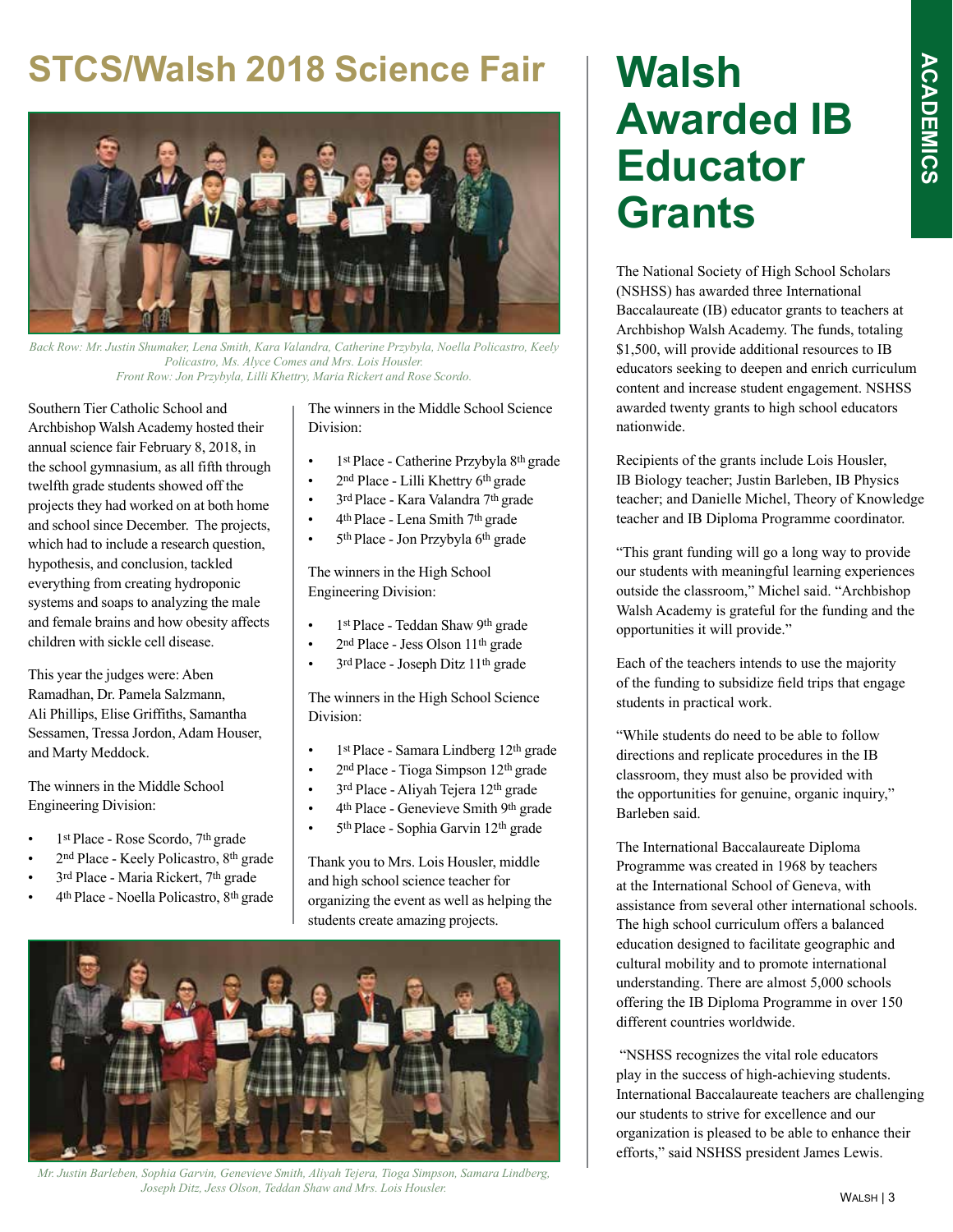# **Archbishop Walsh Hires New Director of Development**



*Joe Sempolinski*

Archbishop Walsh Academy announced in January the hiring of Joe Sempolinski as Director of Development. Mr. Sempolinski has been tasked with improving and expanding existing fundraising programs such as the St. Patrick's Day Party, the Gala, Raise the Roost, and the Annual Fund. He will also be initiating new fundraising programs. Examples of new programs already in development are the Always An Eagle Alumni Giving Society and the St. Pat's Sponsorship

Program. He is serving as the new point of contact with major donors, community leaders, and the business community in Olean and throughout the Southern Tier. He will also supervise alumni relations and marketing.

Mr. Sempolinski comes to Walsh from the world of government and politics. He served as the campaign manager for multiple successful Congressional campaigns. He also spent nearly 5 years as District Director to a US House member. In that role, he supervised all staff based in the home district of the Representative and served as the main substitute for the Representative in his home district. He holds both a Master of Arts and a Master of Philosophy, both in Political Science, from Yale University. He also holds a Bachelor of Arts from Georgetown University with a double major in Government and History and a minor in Theology, graduating magna cum laude. He grew up in the Painted Post, N.Y., area and lives in Bath, N.Y., with his wife, Angie, who is a teacher. Angie Sempolinski is from the Portville area and is the sister of a Walsh alum. Joe and Angie are expecting their first child this fall.

If you are interested in donating to Walsh or learning more about our fundraising programs, please contact Mr. Sempolinski at either Joe. Sempolinski@walshstcs.org or 716-372-8122.

### **2018 Funda Nos In Pace Dinner**

Marianne Laine is not only an alumna of Archbishop Walsh Academy, but also has been a generous supporter of the school for many years. She has helped make Southern Tier Catholic School and Archbishop Walsh the successful schools they are today by many donations and hours of volunteerism. After graduating from Archbishop Walsh, Marianne earned a bachelor's and master's degrees from St. Bonaventure University and taught secondary English for nine years in West

To recognize and thank the many people who make STCS/Walsh a success, we are excited to host our 2018 Funda Nos In Pace Dinner, May 19, 2018, at the Old Library Events Center. This year, we are pleased to celebrate the contributions of Sister Rosemary Higgins, OSF, and Mrs. Marianne Laine, Class of 1964, both whom have given countless hours to our schools.



*Marianne Laine '64*

Irondequoit, N.Y. In addition to being a champion for STCS/Walsh, she has also made an extraordinary commitment to the Olean community by supporting numerous charitable organizations and projects throughout the years. Most notably, Marianne was instrumental in the development of the Regina A. Quick Center for the Arts at St. Bonaventure University and has volunteered extensively for the Quick Center and especially supported its educational outreach programs.

Sister Rosemary Higgins, OSF, has served many years as a teacher and mentor at Archbishop Walsh. She taught for 13 years, from 1979



to 1992, instructing students in Sequential Math I, II, and III, Mechanical Drawing, Intermediate Algebra, and Computer Programming. Sr. Rosemary was also the Freshmen Moderator for all 13 of those years and served as Moderator of the Pep Club, Math Club, and the Bowling Club. In 1985, she was named

*Sister Rosemary Higgins, OSF, 1982*

"Outstanding Teacher of the Year" by the Diocese of Buffalo, and in 1990 she was also named "Religious Educator of the Year" by the Diocese. In 1991, she was appointed vice principal and held that position for one year. In 1999, she was honored as "Person of the Year" by the Walsh Foundation. She later supported the school as a six-year member of the Board of Trustees as well as by serving on the Buildings and Ground Committee, the Personnel Committee, and the Nomination & Personnel Committee. Currently, Sr. Rosemary is the Administrator at the St. Elizabeth Motherhouse in Allegany, N.Y.

Please join us Saturday, May 19, 2018, at the Old Library Events Center at 6 p.m. to recognize Sr. Rosemary and Marianne for their lifetimes of dedication. Everyone is welcome; however, RSVPs are appreciated. If you would like to attend this year's Funda Nos In Pace Dinner, please contact Jessica Policastro, Director of Alumni Relations & Marketing, at jessica.policastro@walshstcs.org.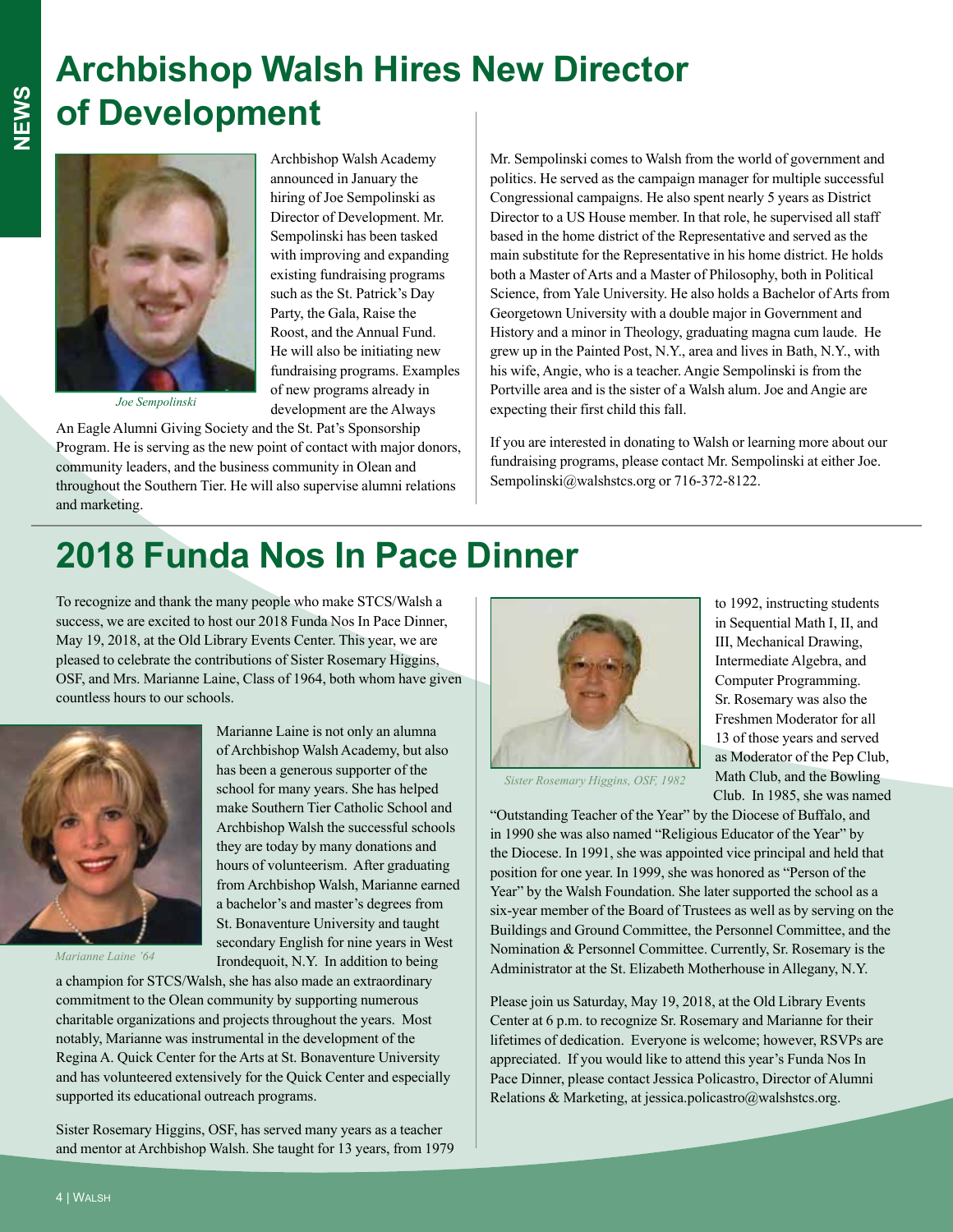# **2017-2018 Lady Eagles Basketball**

By Coach Matthew Kichman

The 2017 -2018 Eagles Varsity Girls Basketball team had an extremely positive year highlighted by junior Grace Greer notching her 1000th point at the Wellsville game in February of 2018. Grace averaged over 23 points per game and was selected as team captain by her teammates at the start of the season. Grace is planning on playing AAU Basketball this summer and is interested in playing at the collegiate level, working hard this summer to get ready for her senior year.

On a bitter-sweet note we say goodbye to our two seniors, Jasmin Liu and Cameron Howard. Jasi was an exchange student that had never played organized basketball and she developed into a competitive basketball player that started most of the games. Cameron was our senior leader and she will be missed. She was the consummate team leader and her improvement from start to finish was remarkable. Cameron was always at practice and ready to engage the other team members and challenge them when necessary. Junior Mykayla Shaw developed into a competent point guard and ran the offense when Grace was doubled or the other teams played junk defenses. Our solo sophomore was Trinity Jerge who will be working hard this summer to become a consistent scorer and rebounder for next year's squad.

One of the more exciting things with this year's squad was the strong freshman class that included Monique White, Kamryn Flagg, Alenzi



*Back Row: Coach Marissa Levia, Aoife Ni She, Noella Policastro, Corie Farwell, Keely Policastro, Payton Howard. Front Row: Saba Parveen, Abby Bailey, Clarissa John, Kara Valandra, Gahseni'de' Hubbell.*

Meyer, Kianna Gilson, Olivia Williams, and Gail Patton. This group of young ladies is the future of Walsh Girls' Basketball and word is out that when you come to our gym, you are in for an aggressive, competitive game, and our team will not be taken for granted.

Last but not least, we separated our modified team this year and had our own girls' team rather than a coed team. This proved to be very beneficial to our future program as we had ten young ladies on our modified team that had a record of  $7 - 2$ . This approach allows the young ladies to develop fundamentals and play competitive basketball. It also provides the opportunity to practice with the varsity girls and learn the offenses and defenses that they will be running when they move on to the varsity team. This team was lead in scoring by Noella and Keely Policastro and included Corie Farwell, Abby Bailey, Payton Howard, Aoife Ni She, Kara Valandra, Gahseni'de' Hubbell, Saba Parveen, and Clarissa John. Four of these young ladies will be moving up to the varsity level as freshmen next year, and we are excited about the competitive addition of this group.

Walsh has made a commitment to improve the quality of our girls' basketball program, and this year was a great start. We thank the young ladies and parents that have made a commitment and look forward to a bright future at our school.



*Back Row: Grace Greer, Trinity Jerge, Kamrynn Flagg, Olivia Williams, Monique White, Gail Patton. Front Row: Kianna Gilson, Jasmine Liu, Cameron Howard, Mykayla Shaw, Alenzi Meyer.*

## **From The Coach's Desk**

By Coach Andy Moore

The 2017-2018 boys' Varsity basketball season was a challenging one for the Walsh Eagles. With a young roster of freshmen Xavier Laverty, Ajhani Parks, and Max Garvin, and sophomores Marcus Esposito, Kameron Ramadhan, Colin Yorke, and Matt Kirkwood, along with junior German exchange student Justus Lingott, every game was a learning experience for the young athletes.

Xavier Laverty led the team in scoring at 20.1 ppg, with 81 three-point baskets for the season, an impressive number for a freshman. The Eagles have been working very hard in the weight room and open gyms to prepare for next season. This was a learning year for the young athletes, and they are looking forward to competing in the very competitive Monsignor Martin Athletic Association next year.

*Back Row: Justus Lingott, Kameron Ramadhan, Latrell Butler-Kemp, Xavier Laverty, Colin Yorke. Front Row: Marcus Esposito, Max Garvin, Ajhani Parks, George Lowry.*

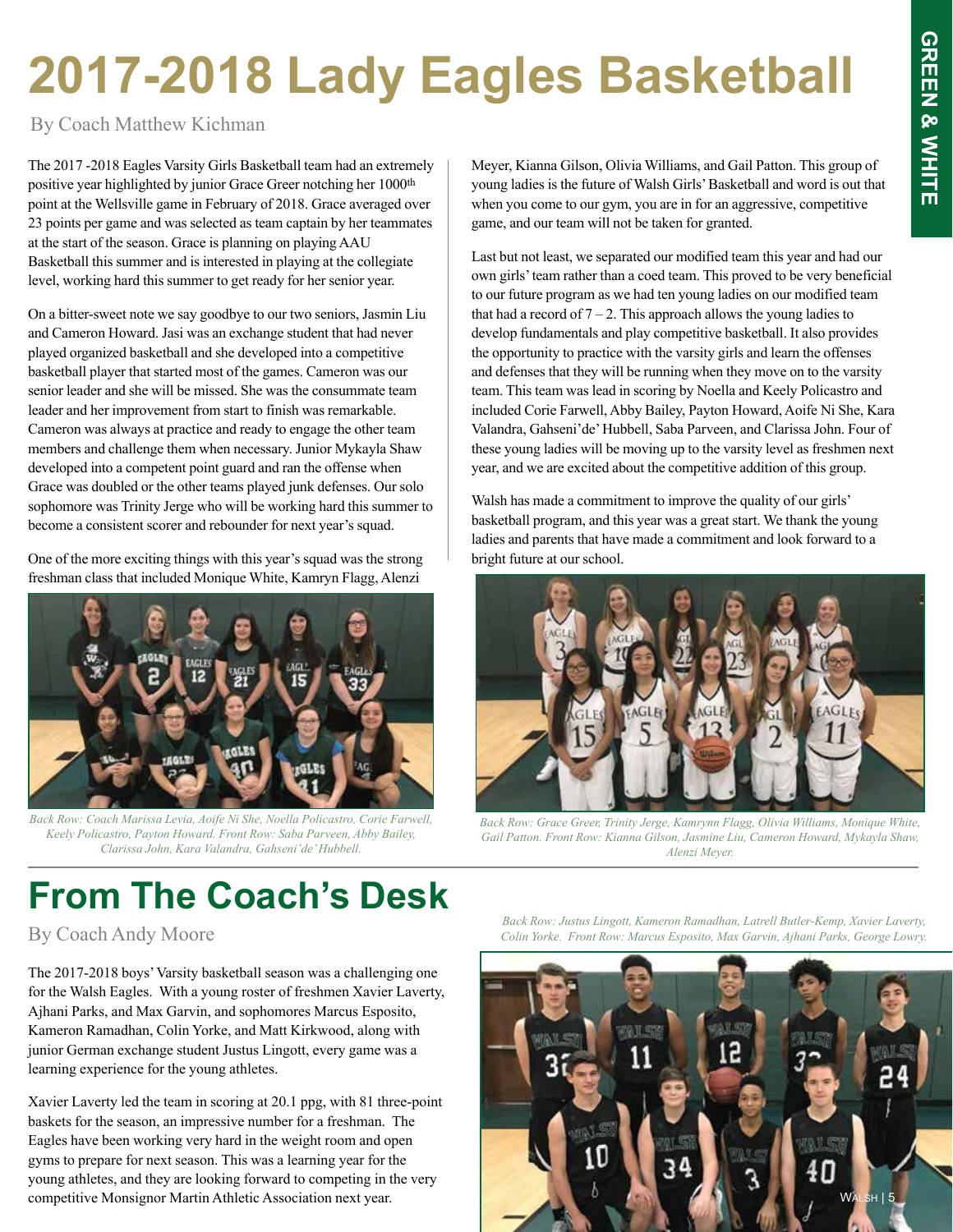### **Archbishop Walsh Military Wall Of Honor Dedication**



On Nov. 9, 2017, the STCS/ Walsh hosted a ceremony dedicating its new Military Wall of Honor to pay tribute to all Walsh graduates who have served in the military, with special recognition to Ralph Bigelow '67, Thomas Drum '67 and Ivan Febo-Betancourt '67, who all lost their lives while serving in the Vietnam War.

The Military Wall of Honor

shares a wall with Walsh's St. Sebastian Chapel, which is named after the patron saint of athletes and soldiers.

"I think it's our duty to recognize the services they've done and honor them every chance we get," said Joann McAndrew, a member of the school's Board of Trustees and Walsh Class of 1972 graduate who spearheaded the project. "By putting the wall there, it's a permanent placement and a permanent record of the students that came here and graduated and went on to serve our country."

The ceremony began with members of the Seneca Battalion ROTC at St. Bonaventure University presenting the colors and Walsh senior Tioga Simpson singing the national anthem.

Joann McAndrew addressed the crowd and made note the significance of the day's ceremony. From there, she invited classmates of the three men honored to come up and unveil the wall.

The group of men, all representing Walsh's class of 1967, pulled the green sheet from the Velcro holding it to the wall and presented the newly dedicated Military Wall of Honor.

Sitting about eye level on the wall, plaques for all five branches of the military as well as plaques holding the names of Bigelow, Drum, and Febo-Betancourt will now be on display permanently for students and visitors to see.



"This wall serves as a reminder for the future

generations that walk these halls that freedom isn't free," N.Y. State Senator Catharine Young, whose district includes the Greater Olean area, said. "When our soldiers returned from Vietnam, many of them were not treated the way they deserved to be. It's our job to make sure these people and their families know that they are loved."

Walsh's canonical administrator, the Rev. David Tourville, then led the crowd in prayer and blessed the wall with holy water.

Following the formal blessing, the crowd was led outside to the school's flagpole where Walsh's student body had gathered. Walsh's Director of Spiritual Life and Religious Education Mary Lou Plesac played guitar and led the grouping in the singing of "God Bless America."

Father David led the large group in prayer before local Boy Scouts presented and folded an American flag.

To end the day's ceremony, the Allegany American Legion Charles Harbel Post 892 presented a 21-gun salute, and Walsh's performing arts teacher, Alex Peterson, played Taps.

If you have any information regarding Archbishop Walsh Alumni who served in the military, please contact Jessica Policastro, Director of Alumni Relations at jessica.policastro@walshstcs.org or (716) 372-8122.

#### **2018 St. Patrick's Day Party And Raffle**



Our 2018 St. Patrick's Day Celebration was a wonderful success due to everyone's support and volunteerism. Approximately 700 guests visited the school during the course of the evening. They all enjoyed conversation in a fun and relaxing atmosphere with music, dinner, beverages, games of chance, and of course, the

raffle drawing prizes worth \$34,000. Net revenue raised is used to support our academic programs and the Sports Boosters, whose activities directly benefit our students.

This year's \$20,000 winners are Tammy & Kate from Five Star Bank.

Thank you for all that you do for Archbishop Walsh Academy, Southern Tier Catholic School, and the Sports Boosters. You have made a wonderful and positive difference for our students, their parents, and our faculty and staff.

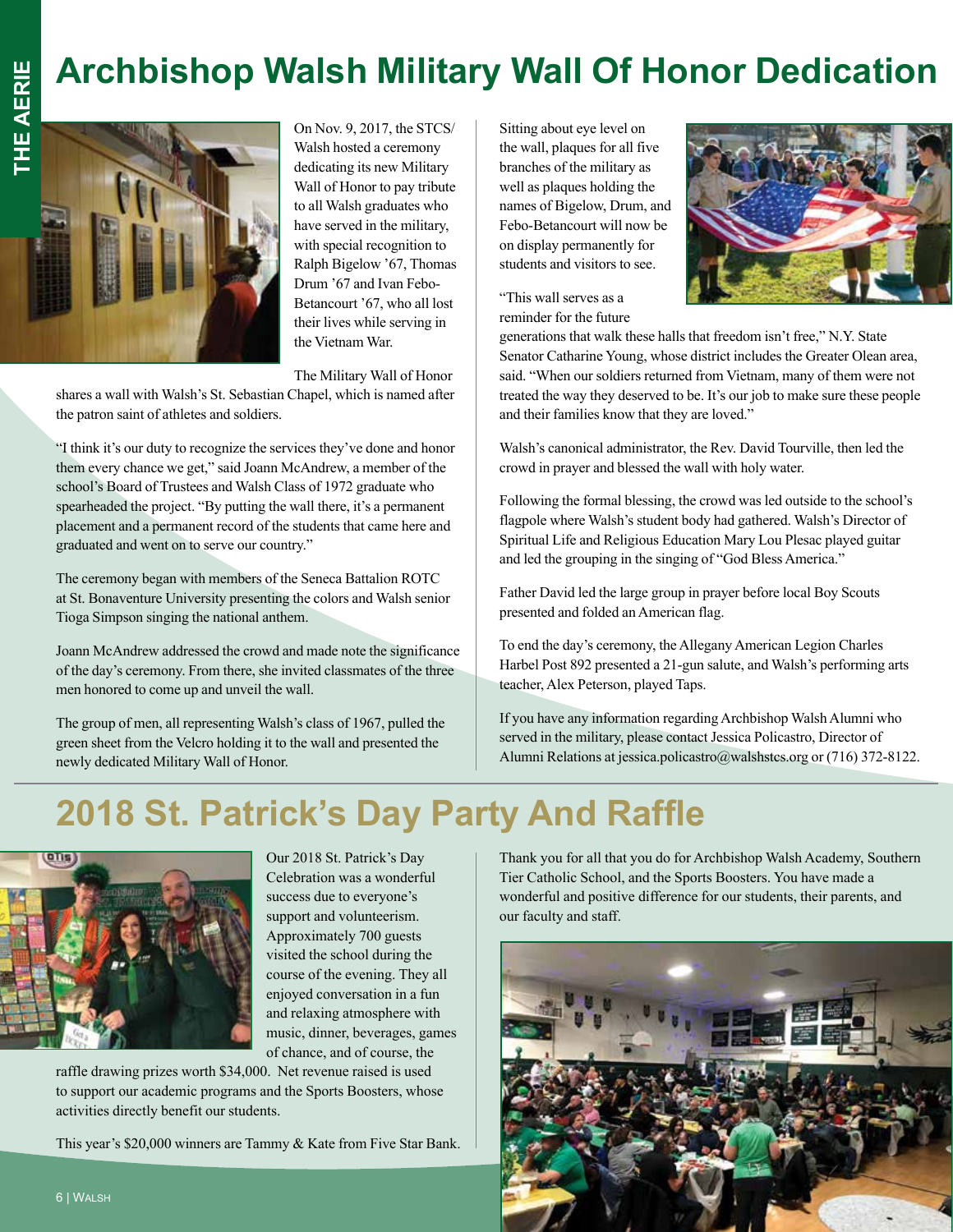# **All-Alumni Reunion 2018**

The 50<sup>th</sup> Annual All-Alumni Reunion will take place Saturday, August 4, 2018, beginning with a golf tournament at the St. Bonaventure University Golf Course.

We are looking for teams of four to play a shotgun start, scramble format of 9 holes. Registration will begin at 9 a.m. with teeoff at 9:30 a.m. We will also hold an awards ceremony after the event with prizes for several categories.

The day will end at Archbishop Walsh Academy, with school tours beginning at 5 p.m. and a dinner and dance at 6 p.m. Dinner will start with a salad, followed by a buffet with enticing choices. Dessert and coffee will be available after dinner while DJ McMillan starts the dance portion of the evening. An open bar with a variety of wine, beer and soda will also be included. Look in the mail at the beginning of June 2018 for a detailed event schedule with prices and RSVP

instructions. We will also have up-to-date information on our website, www.stcswalsh.org.

We are also looking for class representatives or anyone interested in helping with the event. This year, we are honoring the following classes: 1963, 1968, 1973, 1978, 1983, 1988, 1993, 1998, 2003, 2008 & 2013.



*49th All-Alumni Reunion*

#### **Alumni Visit Walsh Students**

Recent graduates of Archbishop Walsh Academy came home to their alma mater in December to visit with current high schoolers and share tidbits about their lives since graduation.

Five graduates — Christian Daugherty '14, Selena Clemons '15, Christian Churakos '16, Willow Greer '17, and Jade Swick '17 spoke about their experiences and memories in high school, the differences between high school and college, and the things they missed most about Walsh.

"Everyone here is your fan," Churakos said of his high school days.

The graduates offered different perspectives on the college experience, though they all noted that students would need to adjust to some changes in both academics and their social lives. To best prepare for college, Dougherty noted, students need to "get out of [their] comfort zones" by participating in different activities and sports in high school.

In particular, the graduates lauded the International Baccalaureate Diploma Programme for preparing them for the challenges they would face in college.

"The IB allowed me to learn those soft skills, like time management, and to communicate better. But it also helped me to academically handle a rigorous workload," Clemons said. "Even now, as a junior in college, I look back and think about how the curriculum prepared me."

"It pushes your limits," Swick added.

The graduates were also eager to highlight Walsh's unique family atmosphere and kind relationships among students and faculty. "When you come back, everyone knows you — you have your connections with your teachers and they still remember you, even when you've been graduated for three years," Greer said.

"You can come back anytime."

*Christian Daugherty, Christian Churakos, Selena Clemons, Willow Greer, Jade Swick*